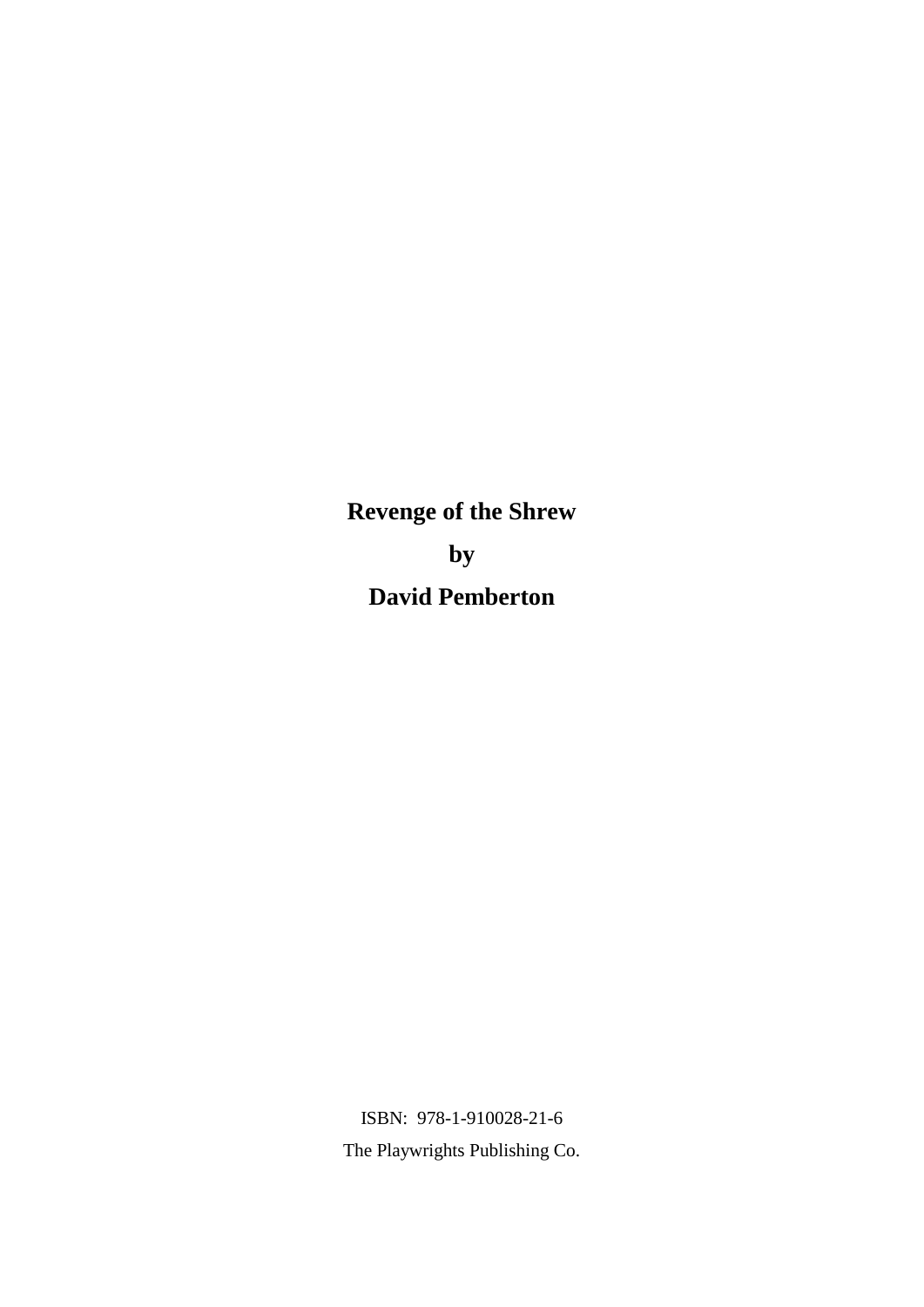Performances or readings of this play may not legally take place before an audience without a licence obtainable on application to:

> The Playwrights Publishing Co., 70 Nottingham Road, Burton Joyce, Nottingham, U.K., [44] (0)1159-313356 playwrightspublishingco@yahoo.com

To avoid possible disappointment, application should be made, preferably in writing, as early as possible, stating: -

- (i) Name and address of applicant
- (ii) Name and address of Society;
- (iii) Name and address of theatre or hall where performance(s) would be held;
- (iv) Times and dates of performances.

A fee will be charged for this licence which must be paid prior to the first performance otherwise the licence is automatically cancelled and the performance becomes illegal.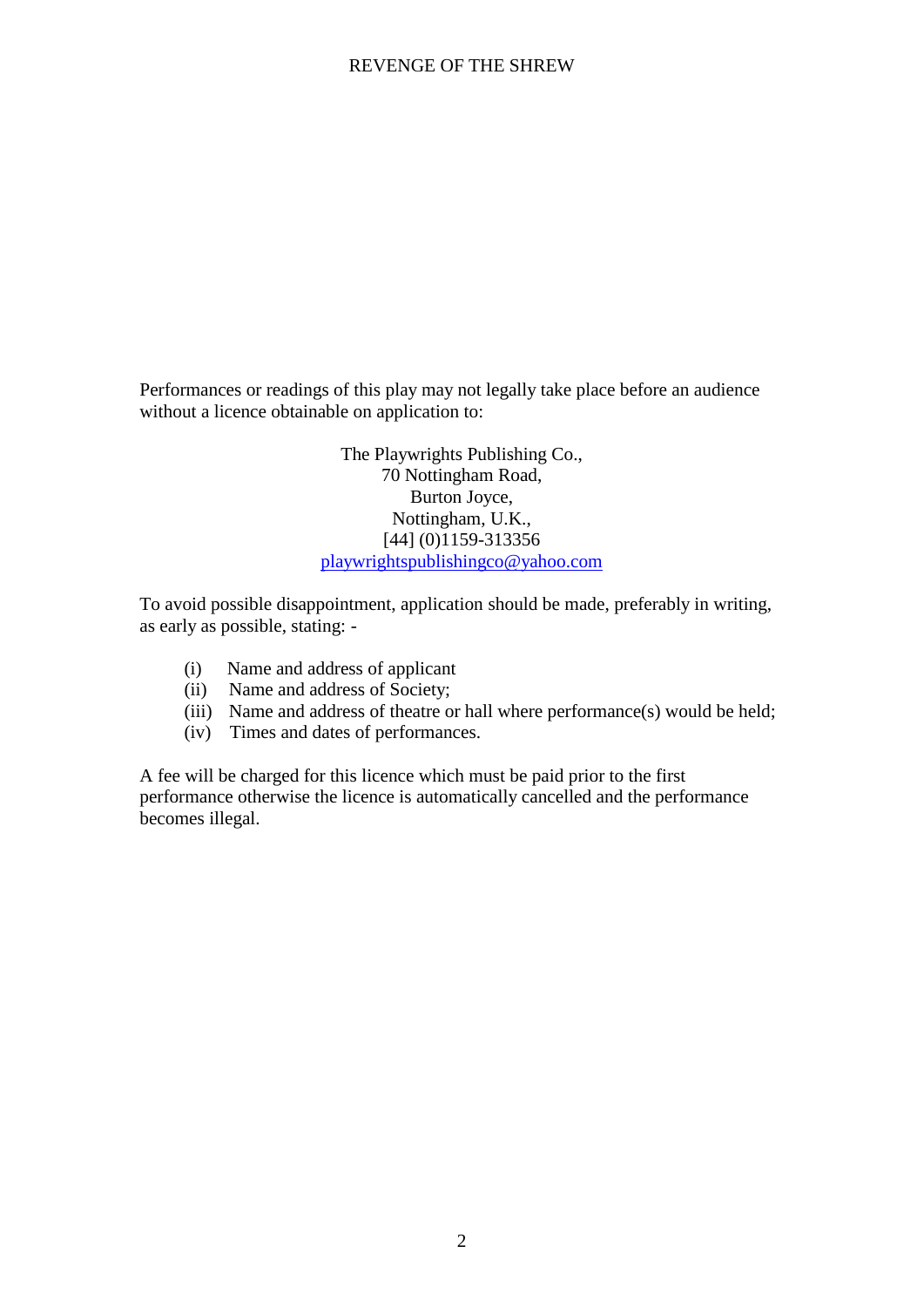*One year after their marriage, Katharina and Petruchio are celebrating their first wedding anniversary but how have they fared since we last saw them? Is Petruchio still the wife-tamer and Katharina still his obedient shrew? Join the party guests for an evening of shocks and surprises when the shrew gets her ultimate revenge.*

This is a one-act comedy, with 3 suggested songs. There is one simple set – a wedding anniversary party. There are 10 characters: 5 male and 5 female. Running time is approximately 40 minutes.

**Characters (in order of appearance)**

| Jan              | wife to Bob                |
|------------------|----------------------------|
| <b>Bob</b>       | friend to Petruchio        |
| <b>Bianca</b>    | sister to Katharina        |
| Lucentio         | husband to Bianca          |
| Sidi             | partner to Tara            |
| Tara             | friend to Katharina        |
| <b>Sonny</b>     | a wedding singer           |
| Cher             | a wedding singer           |
| Katharina        | (Kat) wife to Petruchio    |
| <b>Petruchio</b> | (Pet) husband to Katharina |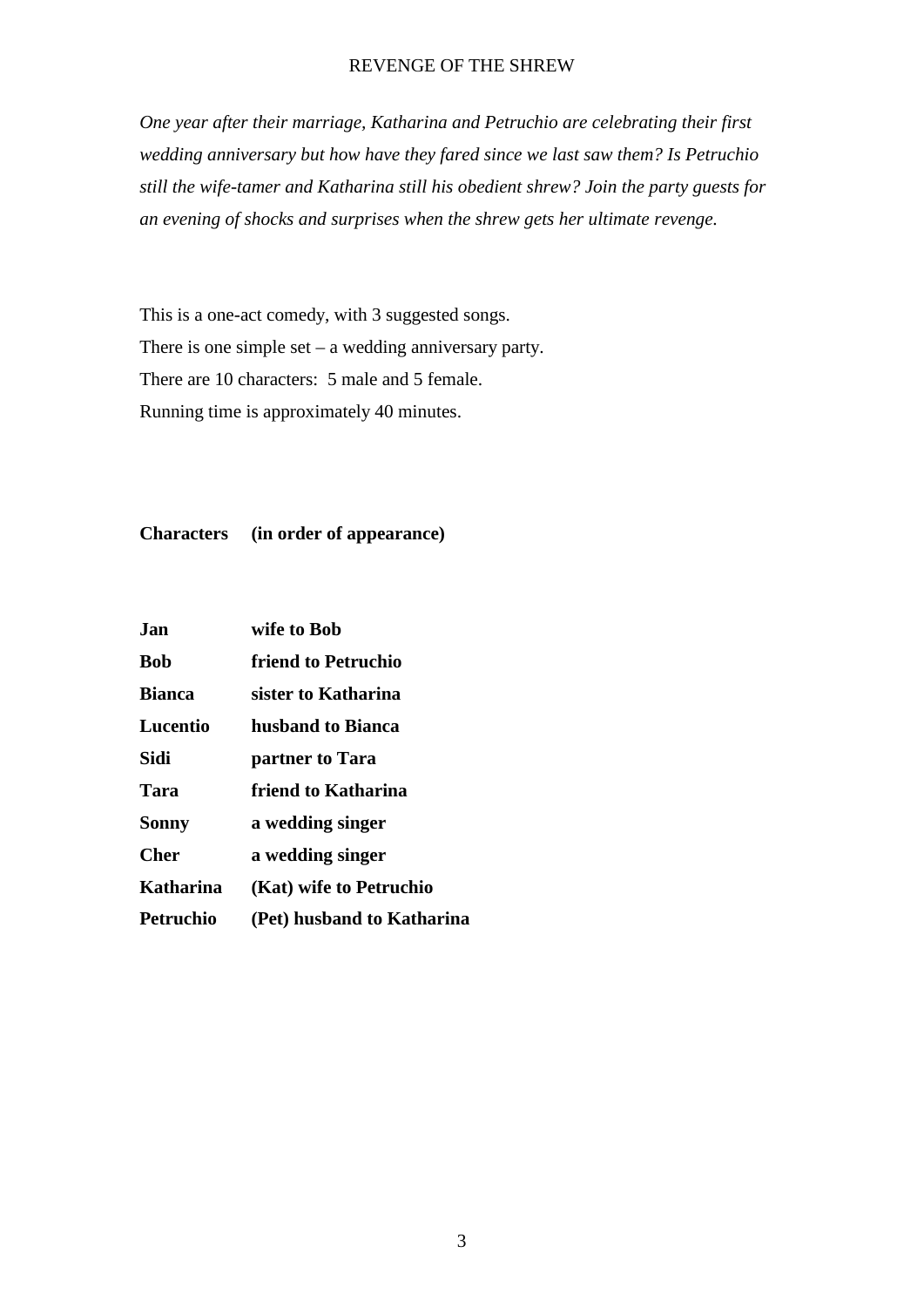#### **Scene 1**

**(The room is set for a wedding anniversary party. There is a table containing nibbles and drinks. There is a large wedding photo of Kat and Pete on an easel – both of them dressed like gypsies. Enter Jan, carrying flowers, and Bob, carrying a large toy pig.)**

| Jan:        | I knew it! We're the first ones here!      |
|-------------|--------------------------------------------|
| Bob:        | Early birds get the worms                  |
| Jan:        | You're welcome to the worms!               |
| <b>Bob:</b> | Look on the bright side                    |
| Jan:        | What bright side?                          |
| Bob:        | We missed the worst of the traffic         |
| Jan:        | We came on the bus!                        |
| Bob:        | And very quick it was too!                 |
| Jan:        | So quick, we arrived before everyone else! |
| Bob:        | The rest will be here soon!                |
| Jan:        | What time is it supposed to start?         |
| Bob:        | It says seven on the invitation.           |
| Jan:        | It says seven on your invitation.          |
| <b>Bob:</b> | What do you mean?                          |
| Jan:        | Seven is ridiculously early!               |
| Bob:        | Perhaps they changed it                    |
| Jan:        | You mean he changed it!                    |
| Bob:        | Who?                                       |
| Jan:        | Petruchio.                                 |
| Bob:        | Why would he do that?                      |
| Jan:        | Because he's your best friend.             |
| Bob:        | Why would he want us to be early?          |
| Jan:        | Playing one of his silly games.            |
| Bob:        | What do you mean?                          |
| Jan:        | To embarrass you.                          |
| Bob:        | Why would he do that?                      |
| Jan:        | To humiliate you.                          |
| Bob:        | Why?                                       |
| Jan:        | You must have noticed?                     |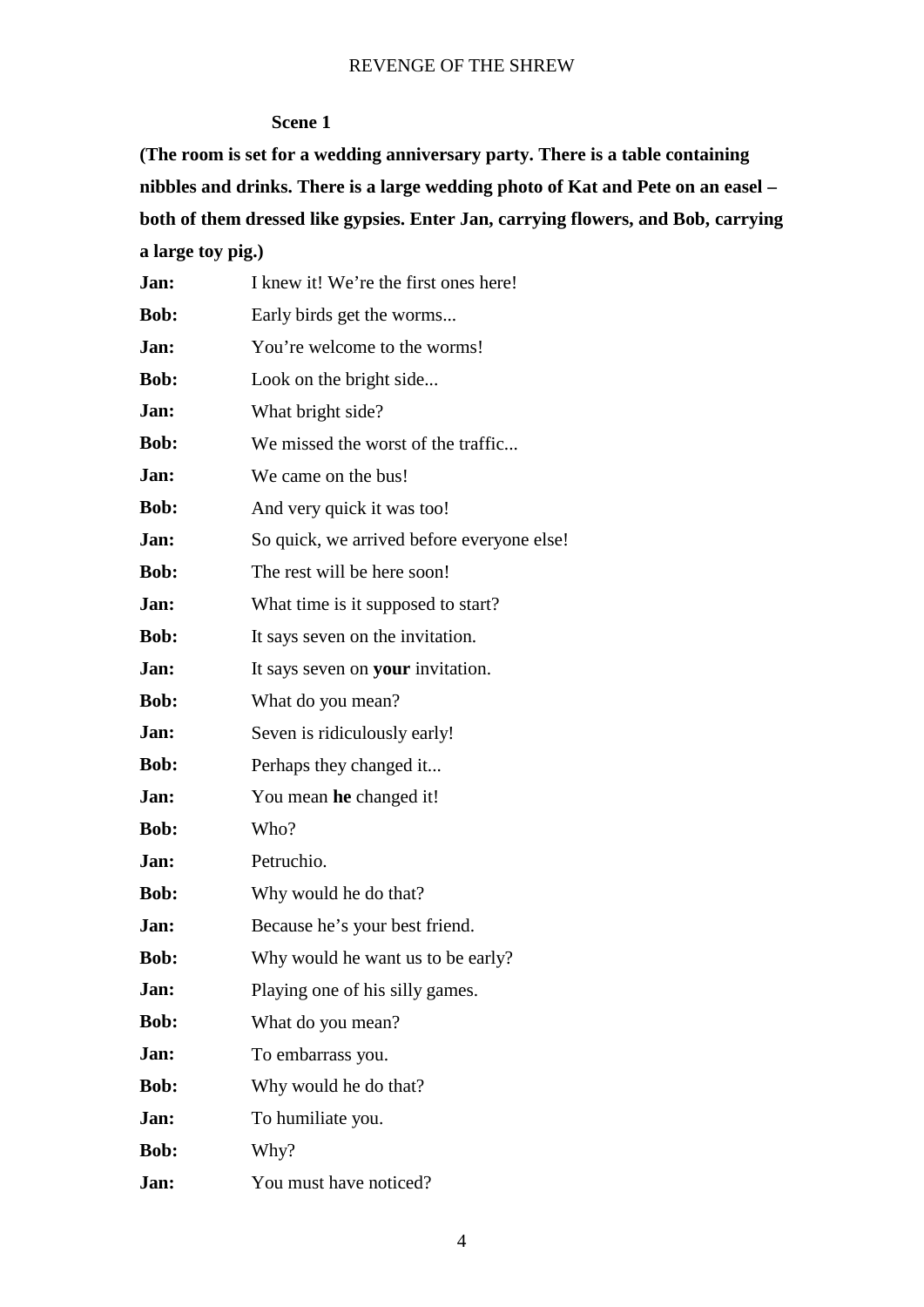| Bob:        | Not really.                                                        |
|-------------|--------------------------------------------------------------------|
| Jan:        | What have you got under your arm?                                  |
| <b>Bob:</b> | Their anniversary present.                                         |
| Jan:        | And what is it?                                                    |
| Bob:        | What does it look like?                                            |
| Jan:        | And how far have you carried it?                                   |
| <b>Bob:</b> | All the way from the bus stop!                                     |
| Jan:        | And how many people looked at you?                                 |
| Bob:        | They always look at me.                                            |
| Jan:        | Or sniggered?                                                      |
| Bob:        | Perhaps one or two.                                                |
| Jan:        | Or made a comment?                                                 |
| Bob:        | They weren't all rude!                                             |
| Jan:        | I rest my case.                                                    |
| Bob:        | So you think he made me buy this as some sort of joke?             |
| Jan:        | Of course!                                                         |
| Bob:        | Well, that's where you're wrong! This present is for both of them! |
| Jan:        | Oh, really!                                                        |
| Bob:        | Yes, really!                                                       |
| Jan:        | Do you think Kat will be impressed by a pig?                       |
| Bob:        | I don't see why not                                                |
| Jan:        | Do you think she asked for it?                                     |
| Bob:        | She might have                                                     |
| Jan:        | A pig                                                              |
| <b>Bob:</b> | $Yes - a pig.$                                                     |
| Jan:        | A male pig                                                         |
| Bob:        | I didn't look at the sex!                                          |
| Jan:        | A male chauvinist pig                                              |
| Bob:        | Oh, God!                                                           |
| Jan:        | To remind her of her husband!                                      |
| Bob:        | Do you think so?                                                   |
| Jan:        | A life-size replica!                                               |
| Bob:        | Not quite life-size!                                               |
| Jan:        | That thing is designed to make her look stupid                     |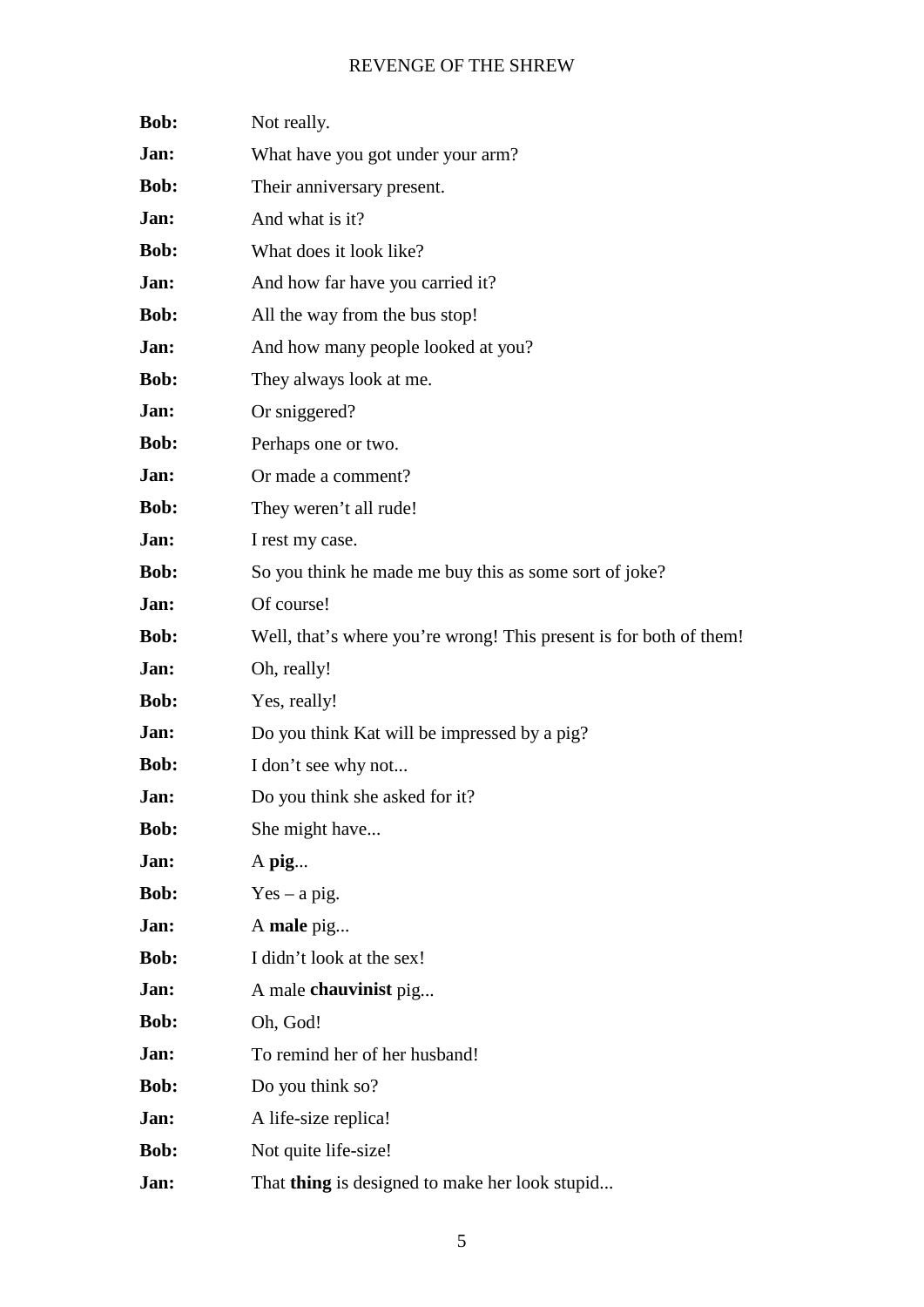| Bob:                    | I never thought                                                         |
|-------------------------|-------------------------------------------------------------------------|
| Jan:                    | One more nail in her coffin of public humiliation!                      |
| Bob:                    | Would he stoop so low?                                                  |
| Jan:                    | One more victory in his campaign to belittle her!                       |
| Bob:                    | I didn't realise!                                                       |
| Jan:                    | You just watch his face when you give it to her!                        |
| Bob:                    | Do you think I should hide it?                                          |
| Jan:                    | Where are you going to hide that?                                       |
| <b>Bob:</b>             | I could put it under the table.                                         |
| Jan:                    | And what are we going to give them as a present?                        |
| <b>Bob:</b>             | I'll look in my pocket. See what else I've got                          |
| Jan:                    | A dirty handkerchief?                                                   |
| Bob:                    | I might have some loose change!                                         |
|                         | (Enter Bianca and Lucentio. Bob tries to hide the pig behind his back.) |
| <b>Bianca:</b>          | Jan and Bob                                                             |
| Lucentio:               | Lovely to see you!                                                      |
| <b>Bianca:</b>          | We thought we heard voices                                              |
| Lucentio:               | We weren't expecting anyone yet                                         |
| Jan:                    | You know us                                                             |
| Bob:                    | The bus sailed through the traffic                                      |
| Jan:                    | We couldn't wait to get here!                                           |
|                         | (The two couples kiss, and shake hands, Bob still hiding the pig.)      |
| Jan:                    | I can't believe it's been a year!                                       |
| <b>Bianca:</b>          | That's just what we were saying!                                        |
| Jan:                    | Their first wedding anniversary!                                        |
| <b>Bianca:</b>          | Who would have believed it!                                             |
| Lucentio:               | It just goes to show                                                    |
| Bob:                    | There's naught so queer as folk!                                        |
| (They all look at Bob.) |                                                                         |
| Bob:                    | So why are you early?                                                   |
| Lucentio:               | To set the place up.                                                    |
| <b>Bianca:</b>          | Kat wanted everything ready.                                            |
| Jan:                    | Well, she is your big sister!                                           |
| <b>Bianca:</b>          | She still treats me like a slave!                                       |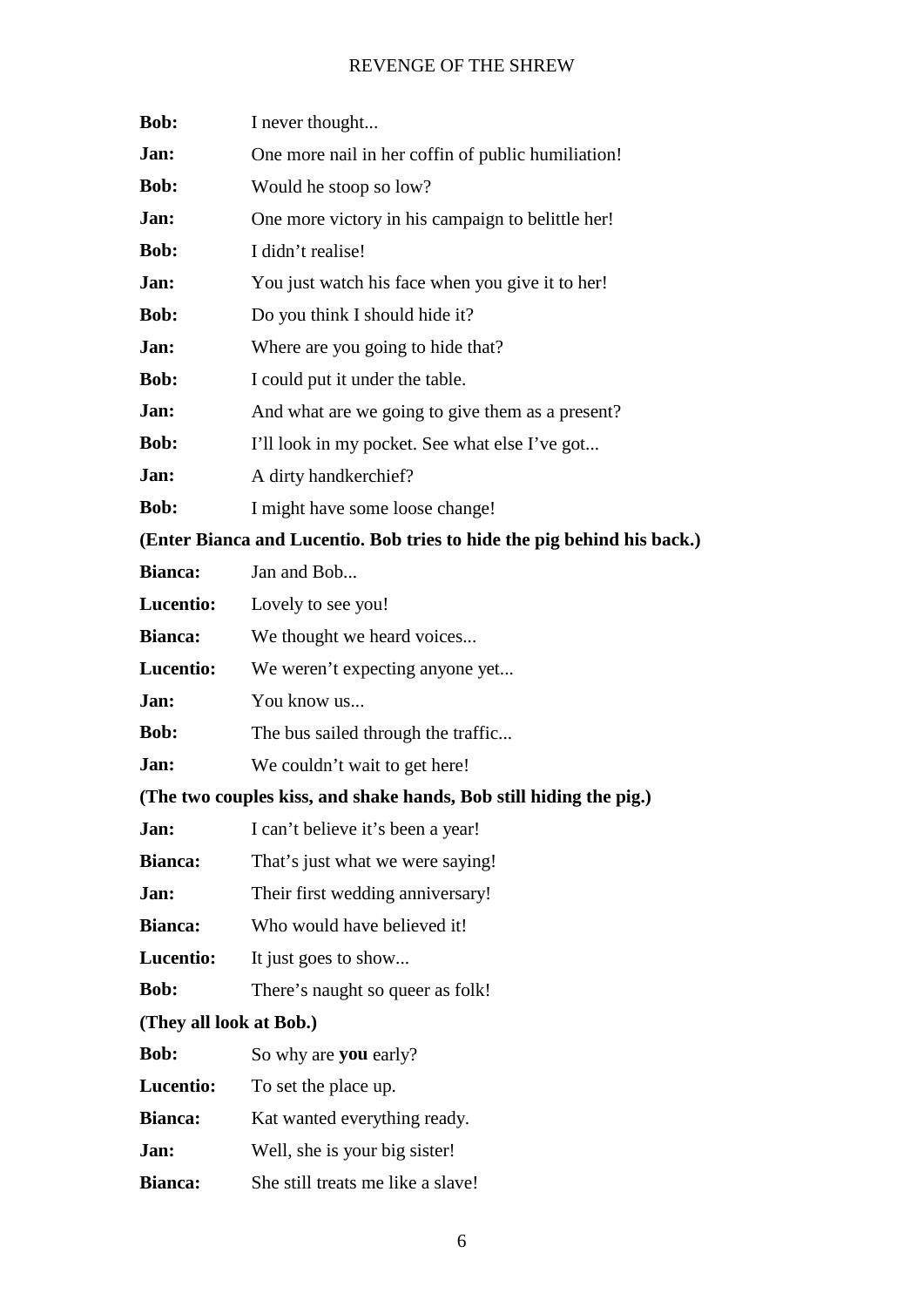| Jan:             | It all looks lovely, by the way!                                 |  |  |
|------------------|------------------------------------------------------------------|--|--|
| Bianca:          | Thanks, Jan.                                                     |  |  |
| Lucentio:        | It's all Bianca's hard work!                                     |  |  |
| <b>Bianca:</b>   | You blew up the balloons.                                        |  |  |
| Lucentio:        | And you did the photo!                                           |  |  |
| Bob:             | And very nice it is, too!                                        |  |  |
|                  | (They all look at the wedding photograph.)                       |  |  |
| Bob:             | And what time are the happy couple arriving?                     |  |  |
| <b>Bianca:</b>   | Whenever Petruchio says so, I expect                             |  |  |
| Jan:             | Do you think they'll make a big entrance?                        |  |  |
| <b>Bob:</b>      | Like on their wedding day?                                       |  |  |
| <b>Bianca:</b>   | I expect they will!                                              |  |  |
| Bob:             | Accompanied by that awful gypsy folk band?                       |  |  |
| <b>Bianca:</b>   | I hope not!                                                      |  |  |
| Jan:             | With all that whooping and shouting                              |  |  |
| <b>Bob:</b>      | Why were they playing so loud?                                   |  |  |
| Jan:             | And singing in Romanian                                          |  |  |
| Lucentio:        | Or was it Bulgarian?                                             |  |  |
| Bob:             | Nobody understood a word they were saying!                       |  |  |
|                  | (They all look at the wedding photograph.)                       |  |  |
| Bianca:          | Let's pray that Petruchio hasn't hired them again!               |  |  |
| Jan:             | Amen!                                                            |  |  |
| Bob:             | Amen to that!                                                    |  |  |
| Lucentio:        | I see you've brought a friend, Bob!                              |  |  |
| Bob:             | What?                                                            |  |  |
| <b>Lucentio:</b> | Hiding behind your back                                          |  |  |
| Bob:             | Oh, this? (Revealing the pig.) It's their anniversary present.   |  |  |
| Jan:             | Just a bit of fun                                                |  |  |
| <b>Bob:</b>      | Nothing too serious                                              |  |  |
| Jan:             | What else do you get for a couple who got married in a farmyard? |  |  |
| <b>Bob:</b>      | A farmyard absolutely miles from nowhere                         |  |  |
| Jan:             | In the dilapidated remains of an old barn!                       |  |  |
| Lucentio:        | We got them a donkey.                                            |  |  |
| Bob:             | Did you?                                                         |  |  |